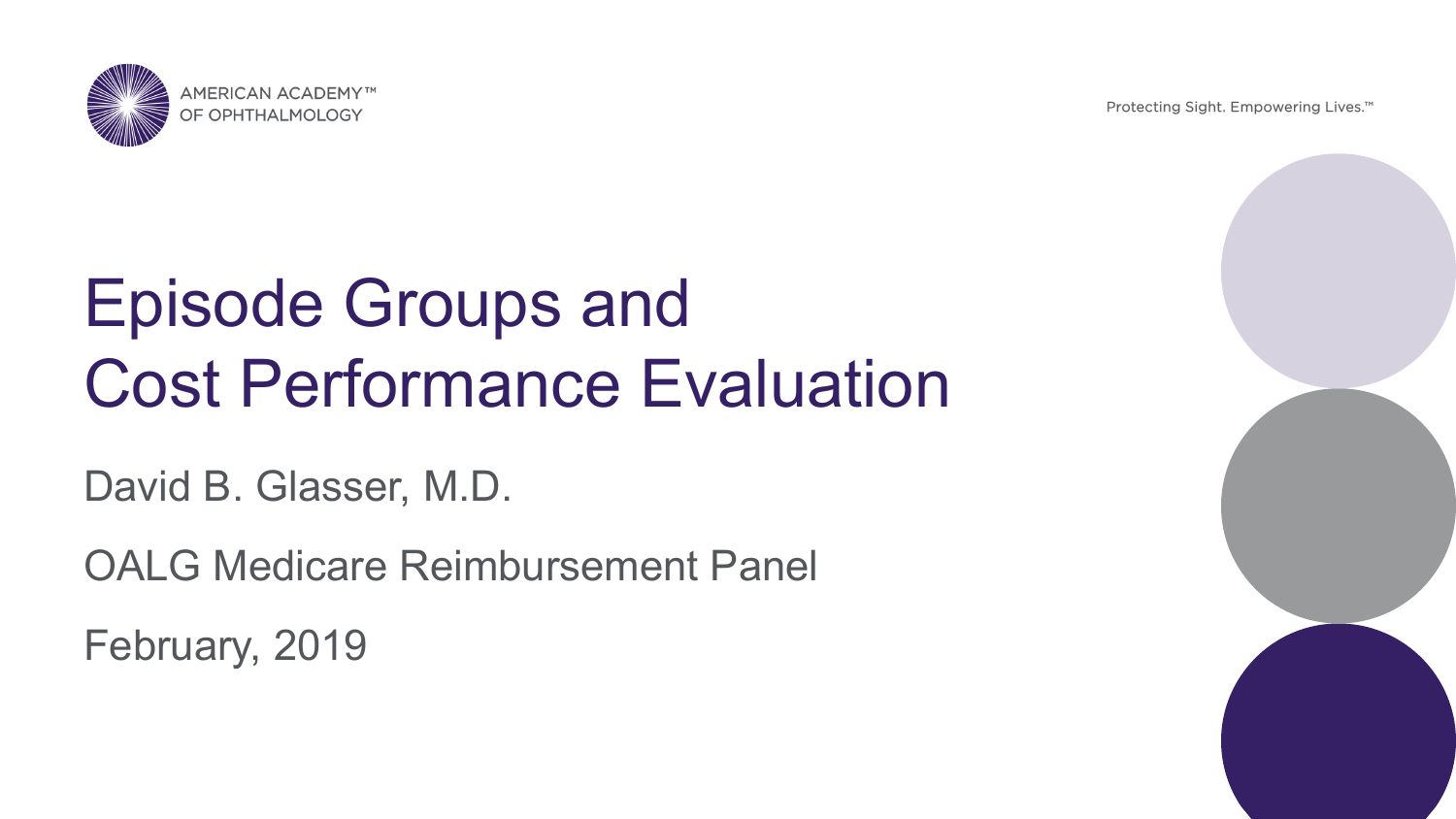

#### **Disclosures**

• I have no financial interests or relationships to disclose

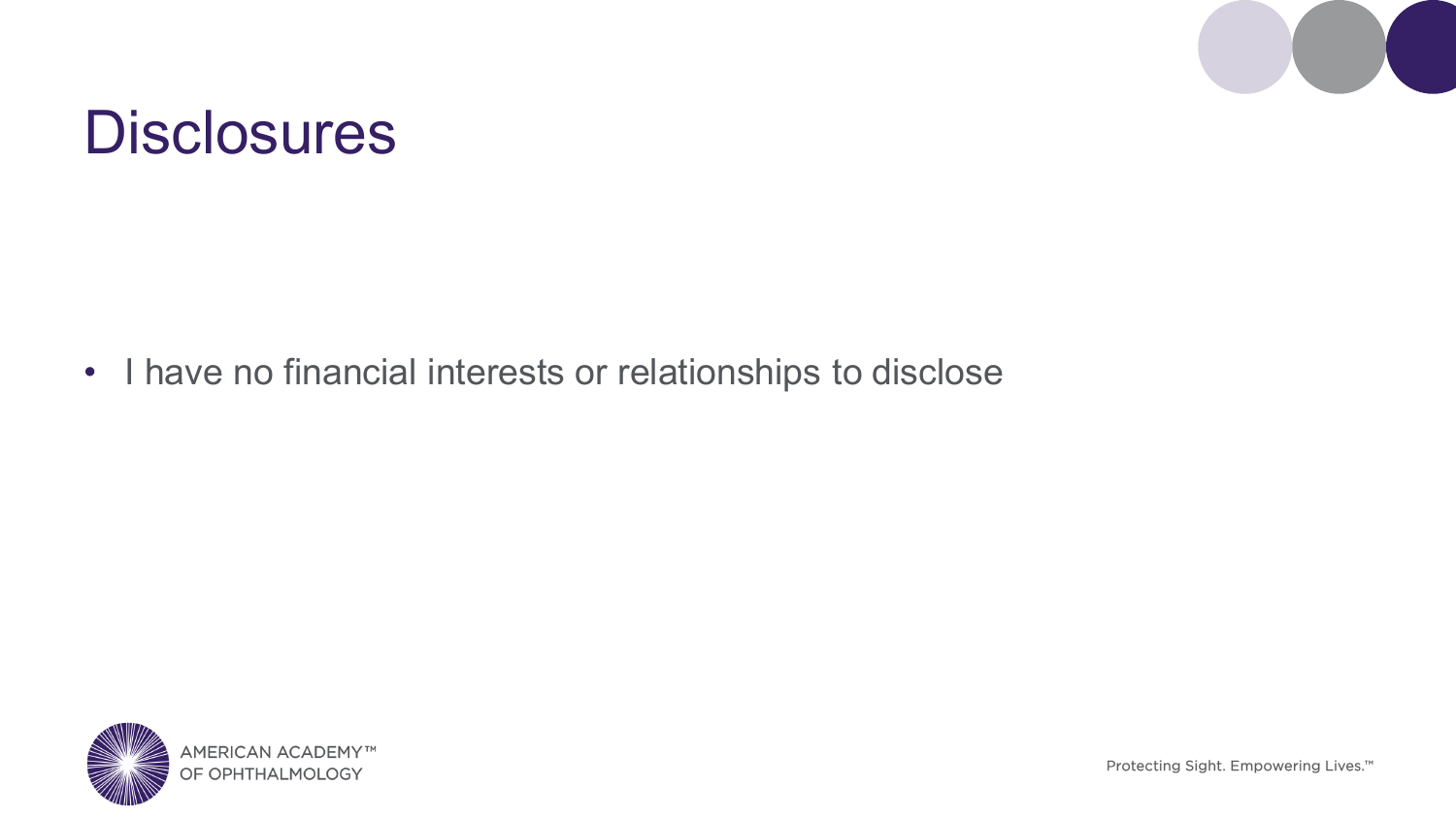

#### MIPS Categories In 2019











**Quality Measures (PQRS)**

**Promoting Interoperability (EHR MU)**

**Clinical Practice Improvement Activities**

**Resource Use Cost (VBM)**

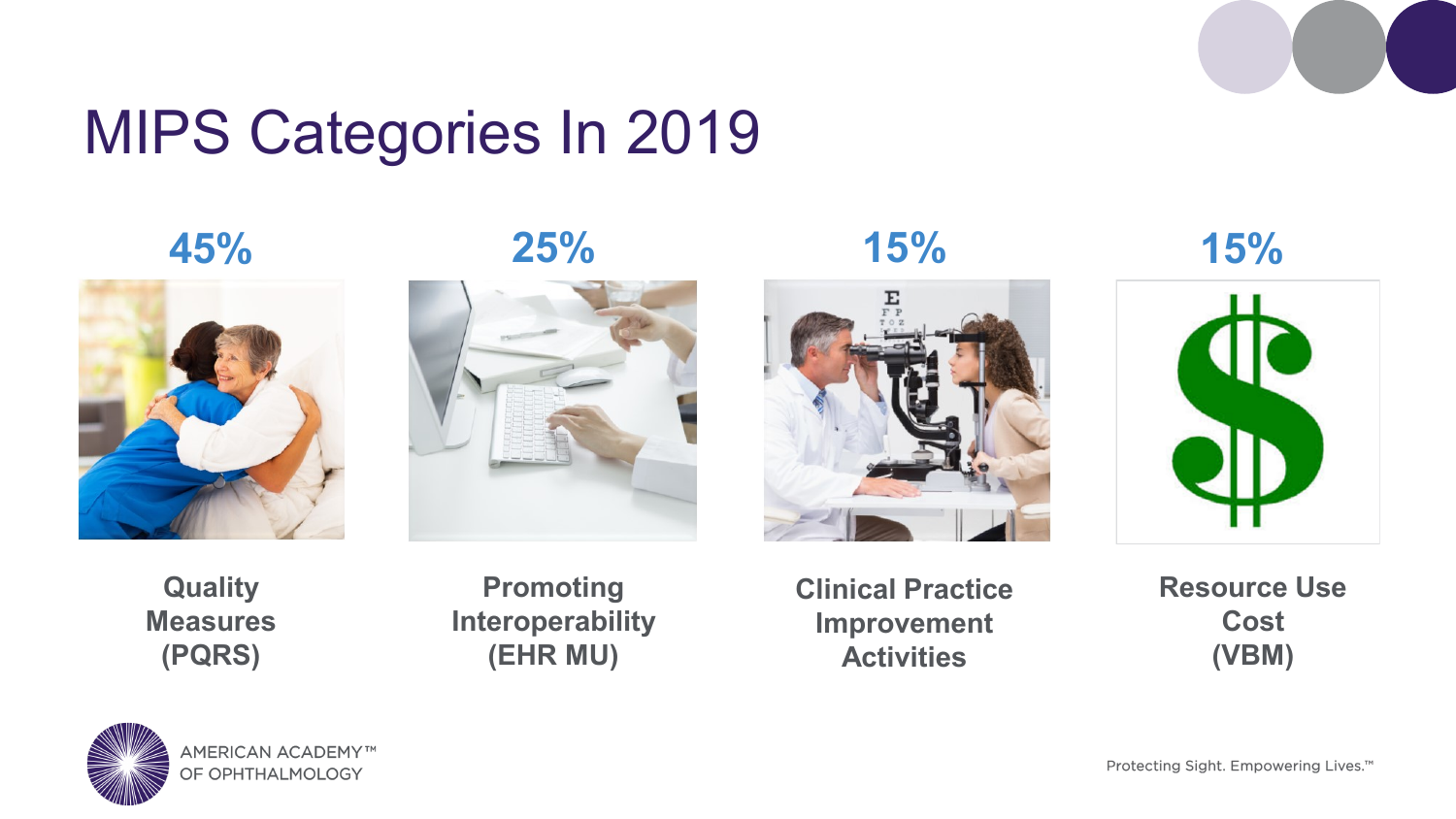

#### Cost Performance Evaluation In MIPS

- 15% of MIPS score in 2019 (affecting 2021 payments)
- Metrics derived solely from Medicare Part A and Part B claims data
	- No "reporting"
- Cost score based on three measures
	- 1. Total per capita cost (TPCC) per beneficiary: mostly primary care
	- 2. Medicare spending per beneficiary (MSPB): mostly for inpatient care
	- 3. Cost episode groups: new in 2019

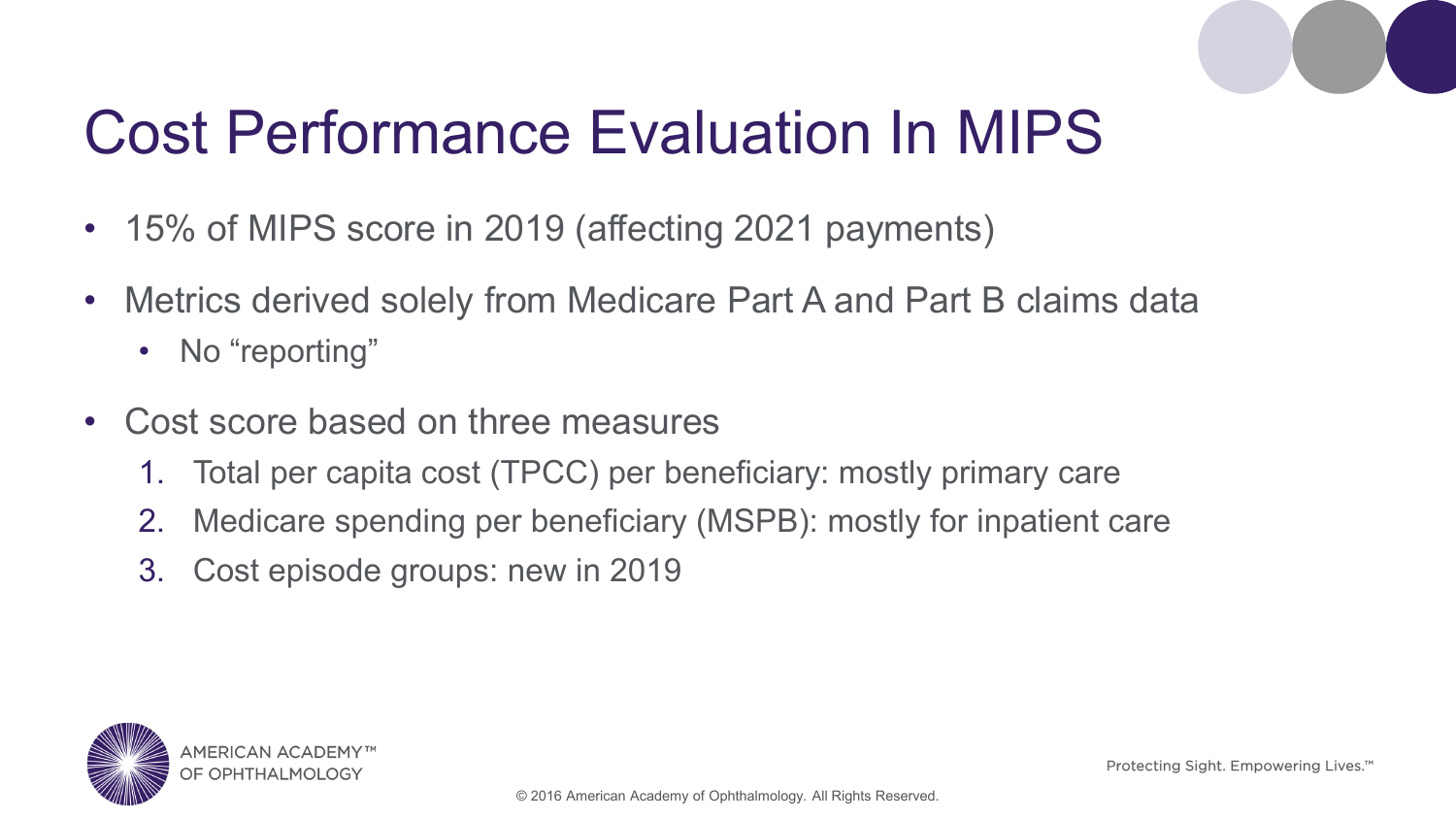

#### TPCC For All Attributed Beneficiaries

- Total Per Capita Cost: all risk- and specialty-adjusted Medicare Part A and Part B costs per patient for all patients attributed to a TIN-NPI or TIN
- Attribution 2-step process
	- 1. Attempt to attribute patient to a PCP (identified by 2-digit specialty code) based on plurality of primary care services.

If no PCP billed primary care services, go to Step 2

- 2. Attribute to non-PCP who provided most primary care services, identified by
	- E&M codes (99201-99215)
	- NOT eye visit codes (92002-92014)



Protecting Sight, Empowering Lives.<sup>™</sup>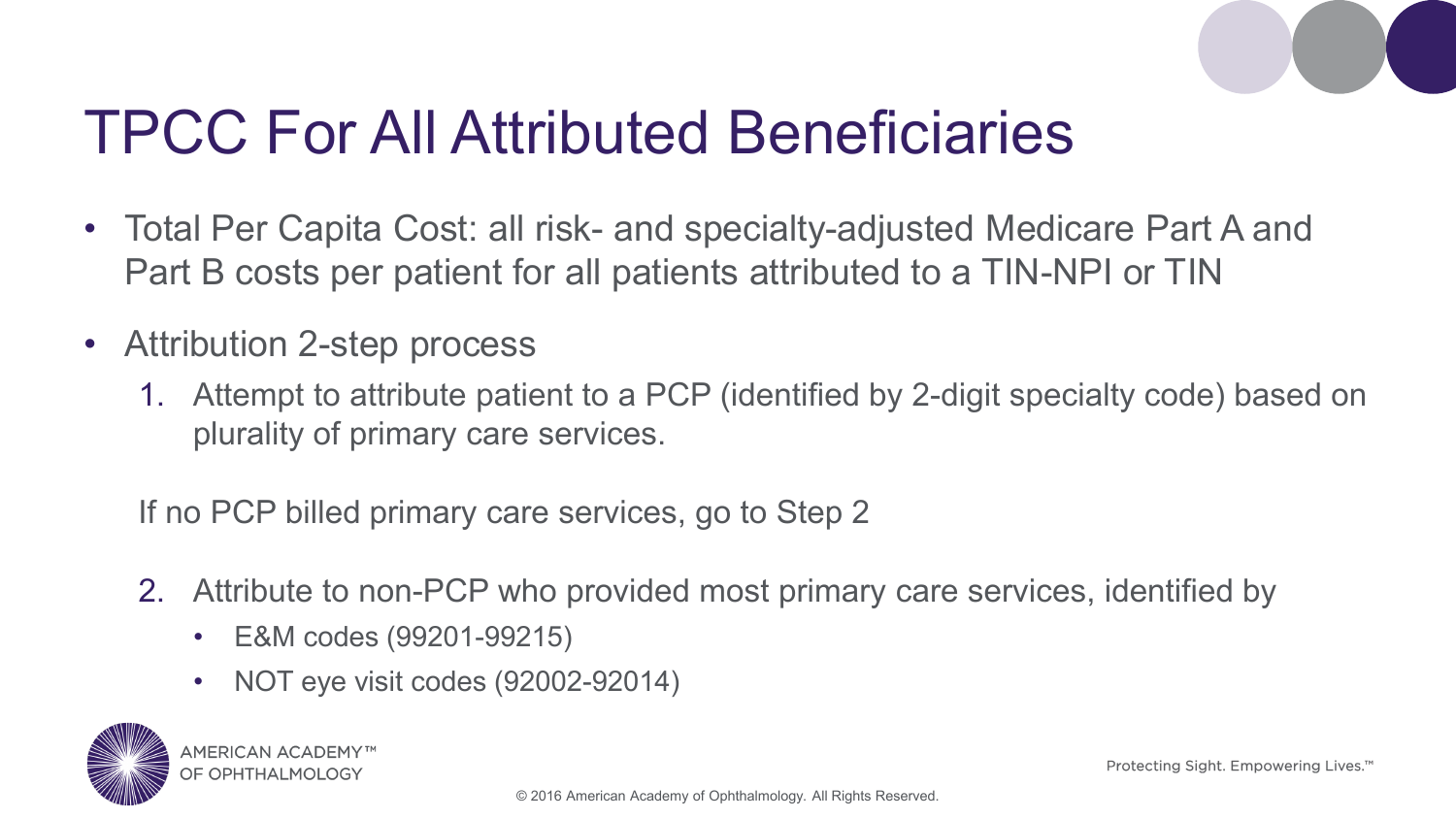

#### Problems with TPCC Patient Attribution

- Use of E&M codes for frequent office visits may result in patient care costs attributed to specialists not responsible for that care
	- Multiple office visits for intravitreal injections or glaucoma
	- Cost of treating COPD, CHF, etc., may be attributed
- Attribution spread over multiple providers vague methodology
- Ophthalmologists may inappropriately be attributed costs
- Use eye codes (92002-92014) to avoid misattribution of patients
	- Tradeoff for lower reimbursement vs. level 4 and 5 E&M codes



Protecting Sight, Empowering Lives.<sup>™</sup>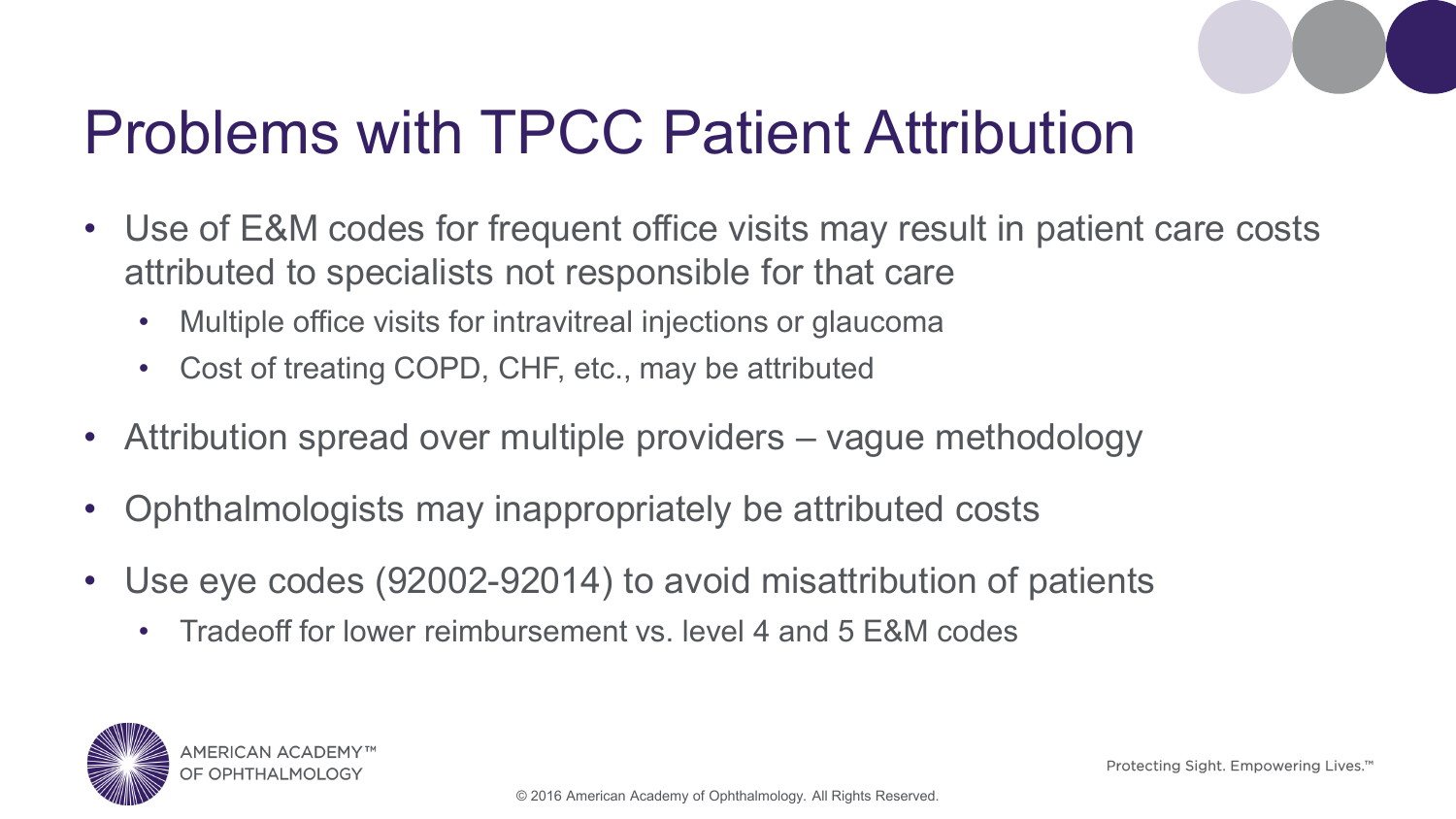

## Medicare Spending Per Beneficiary

- Based on inpatient episodes of care
- Average of observed/risk-adjusted expected costs for attributed episodes for each TIN-NPI or TIN
	- Includes costs of claims from 3 days prior to 30 days after hospital discharge
	- Data manipulation: winsorization, exclusion of outliers
- Attribution of episodes based on plurality of part B physician/supplier services during the hospital admission
- Ophthalmologists should not be attributed cases

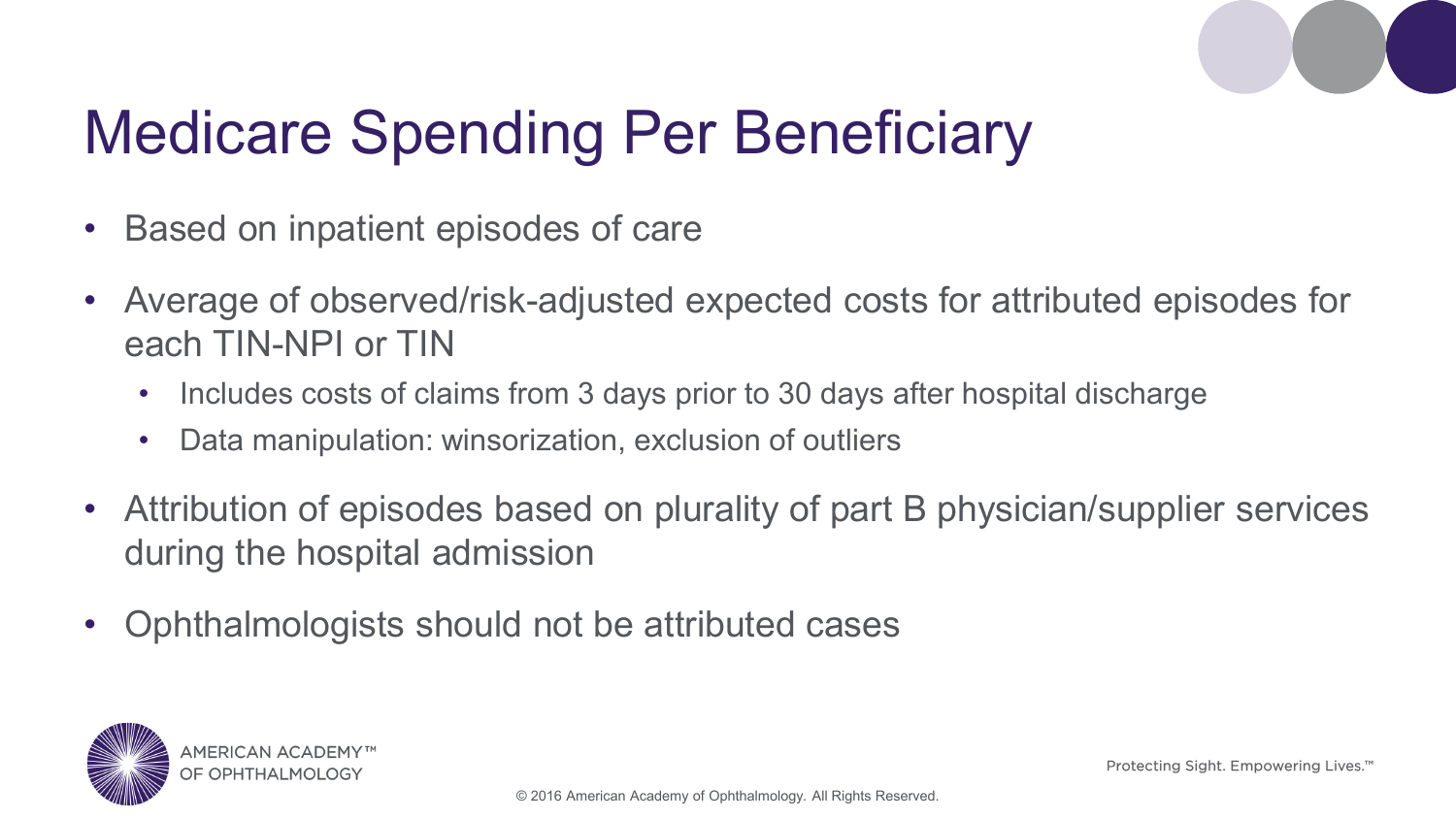

### Cost Episode Groups

- Developed by clinicians, led by Acumen, LLC (consultant to CMS)
- First Wave: Eight Groups
	- Elective Outpatient Percutaneous Coronary Intervention (PCI)
	- Knee Arthroplasty
	- Revascularization for Lower Extremity Chronic Critical Limb Ischemia
	- *Routine Cataract Removal with Intraocular Lens (IOL) Implantation*
	- Screening/Surveillance Colonoscopy
	- Intracranial Hemorrhage or Cerebral Infarction
	- Simple Pneumonia with Hospitalization
	- ST-Elevation Myocardial Infarction (STEMI) with PCI

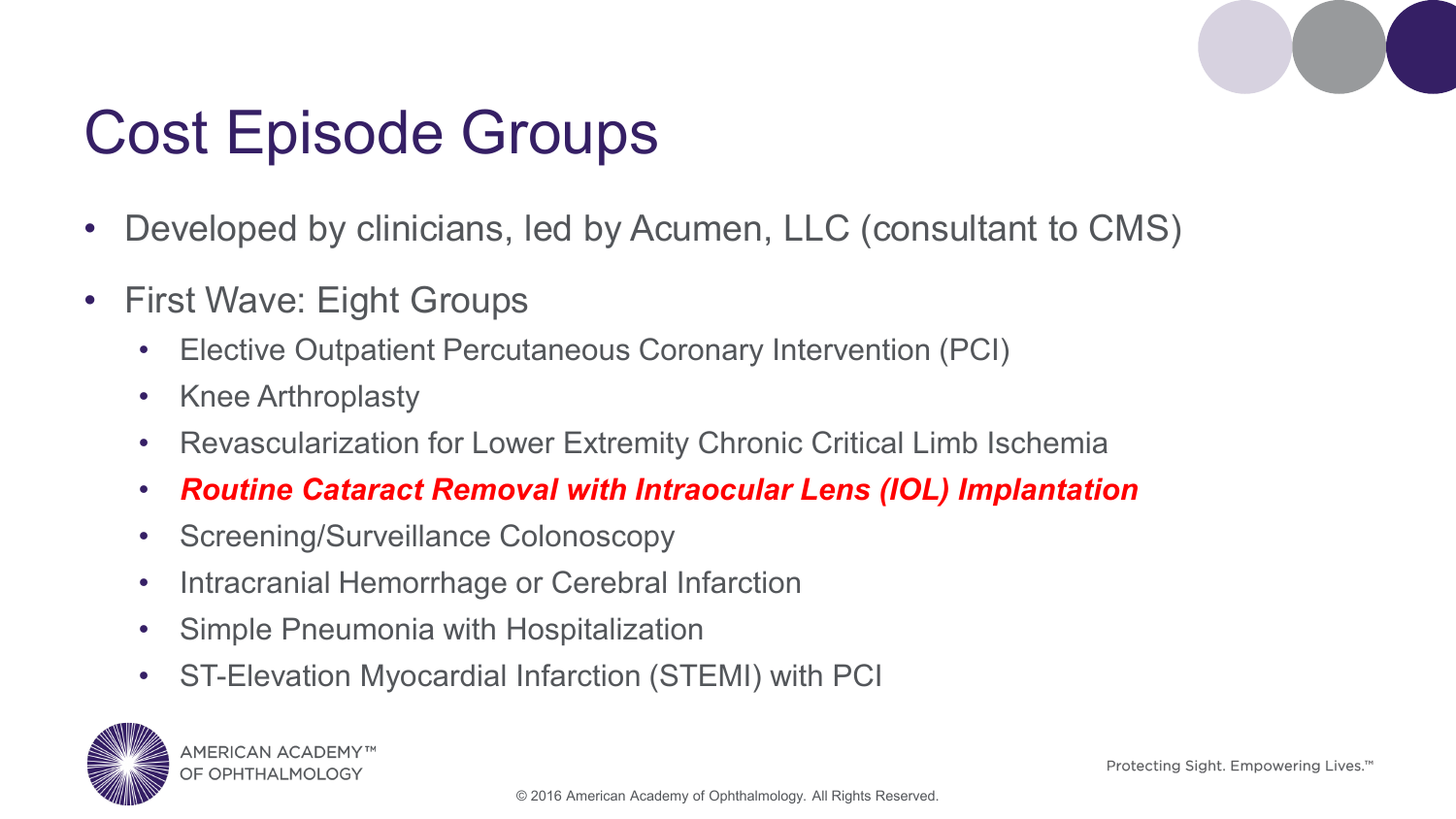# Eligible Cases

- *Routine* cataract/IOL surgery: ONLY 66984
- Excluded from the measure:
	- ALL cases that would be excluded in the two cataract PQRS measures
		- 120-day look-back period prior to date of surgery
		- Any PQRS-excluded diagnosis listed anywhere on the claim form
	- Eliminates high-risk cases that would otherwise be difficult to risk-adjust
	- Almost half of 66984 cases
- Minimum eligible cases necessary to generate a score: 10

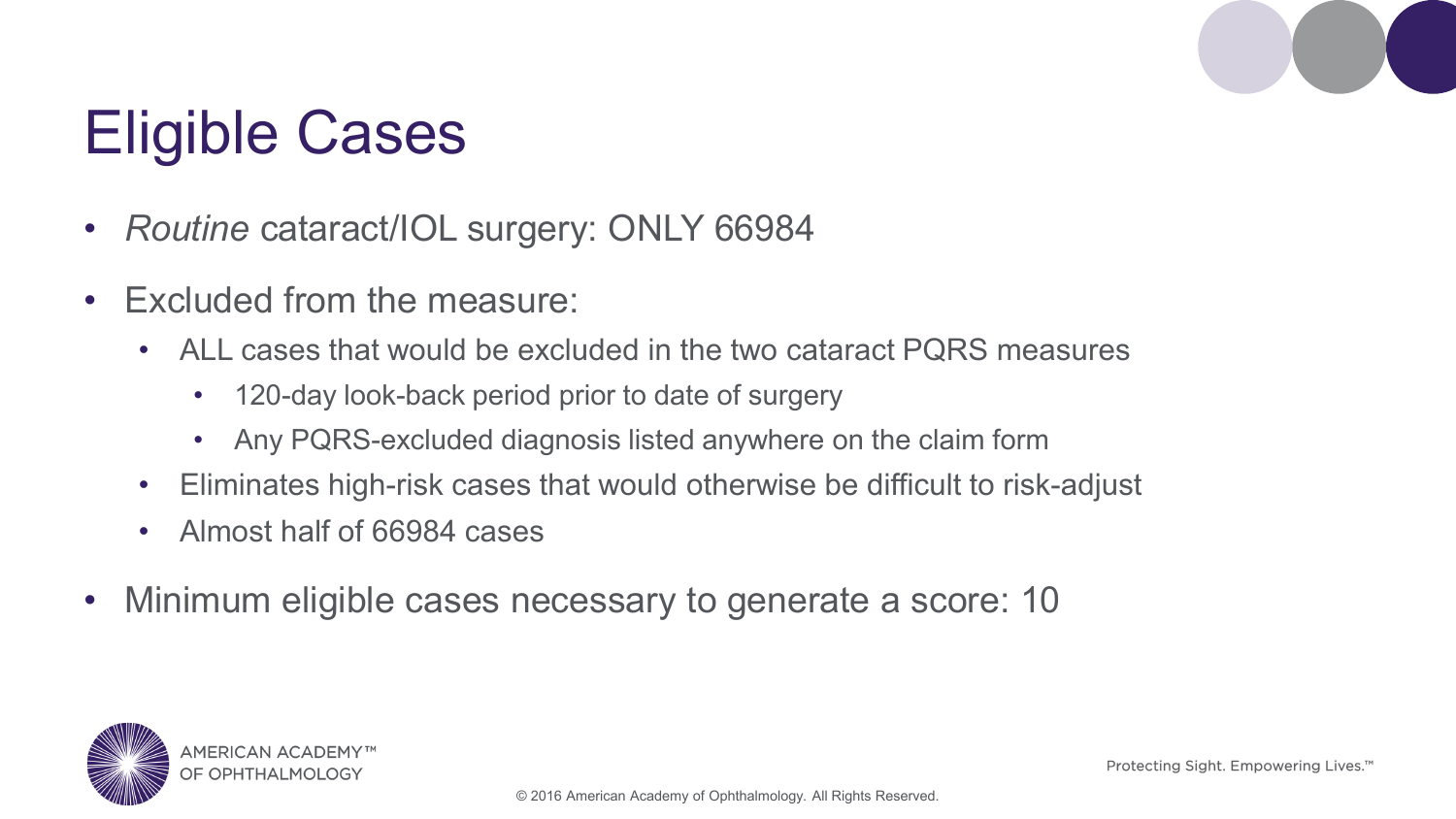

#### What Costs Are Included?

- Pre-op costs occurring within 60 days prior to surgery
	- Office visits and tests by any provider with cataract as a primary diagnosis
	- Tests potentially considered part of cataract workup regardless of diagnosis
		- A-scan, optical biometry, topography, tear osmolality, OCT of macula, etc.
- Costs associated with the procedure itself
	- Physician fee, facility fee, anesthesia fee
- Post-op costs occurring within 90 days after surgery
	- Only those billed to CMS (excludes routine postop visits in global period)
	- Includes complications such as retained lens fragments, IOL repositioning or exchange, retinal detachment, endophthalmitis

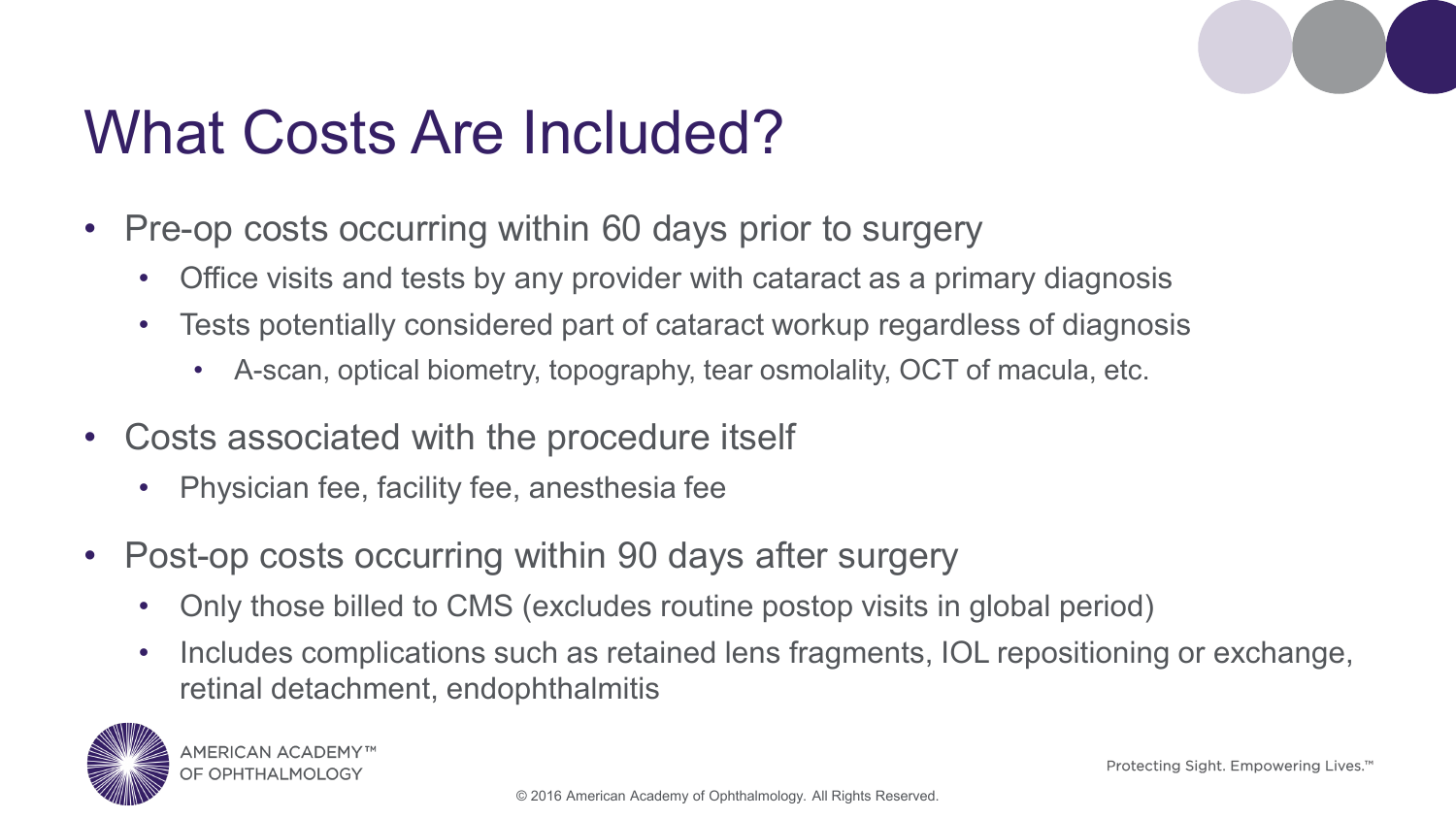

# **Subgrouping**

- Eliminates effects of costs not under the physician's control
- HOPD vs. ASC
- Unilateral vs. bilateral (within 30 days)
- Compare only similar cases to one another
- Assign subgroup scores based on costs within each subgroup
- Calculate final score based on weighted average of subgroup scores



Protecting Sight, Empowering Lives.<sup>™</sup>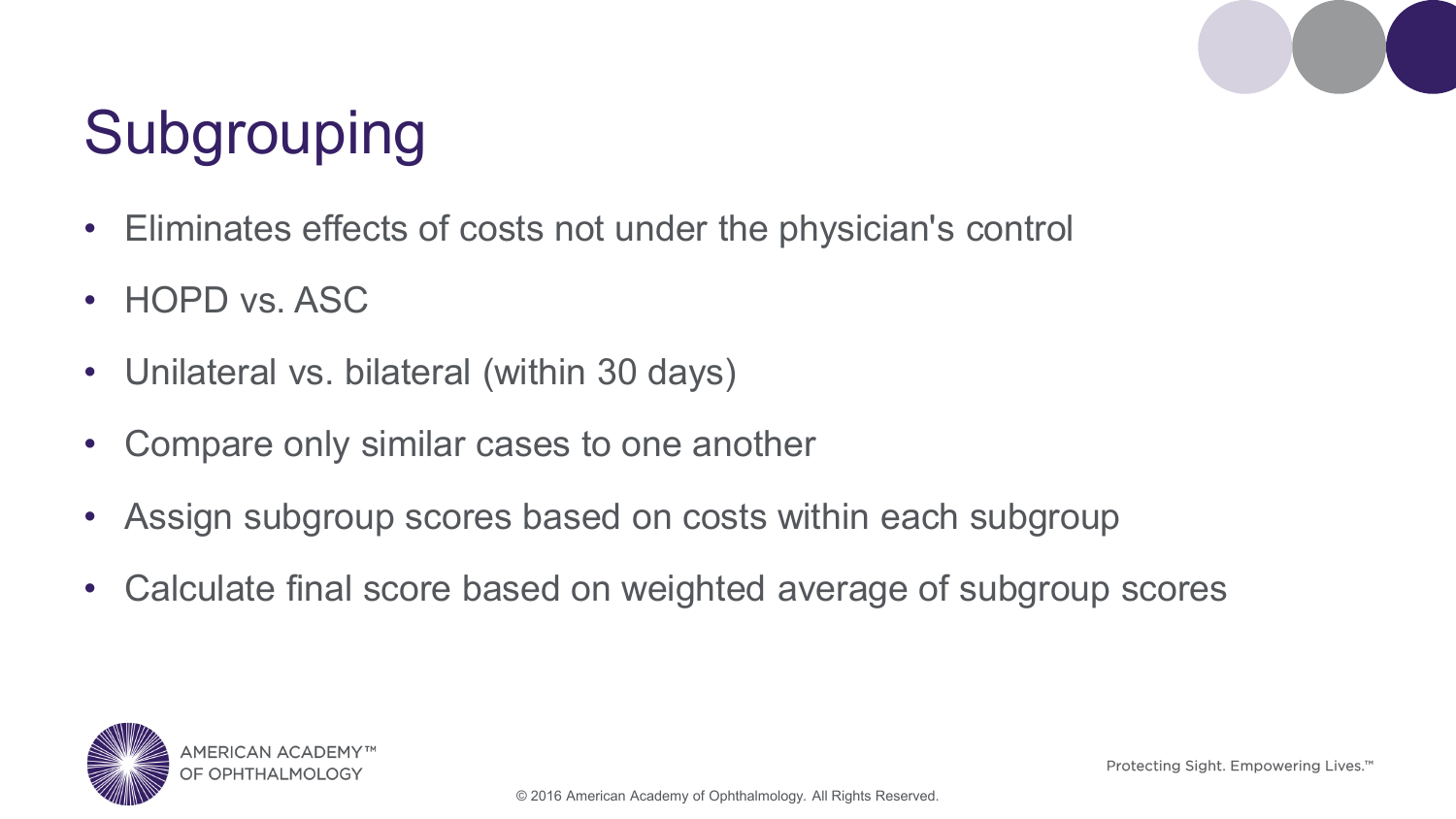

#### Additional Risk-Adjustment Factors

Linear regression model applied to control for beneficiary characteristics

- Age
- Proctored resident cases
- New vs. established patients
- End stage renal disease (ESRD) status
- Institutionalized in a long term care facility
- Hierarchical Condition Categories (HCC) data